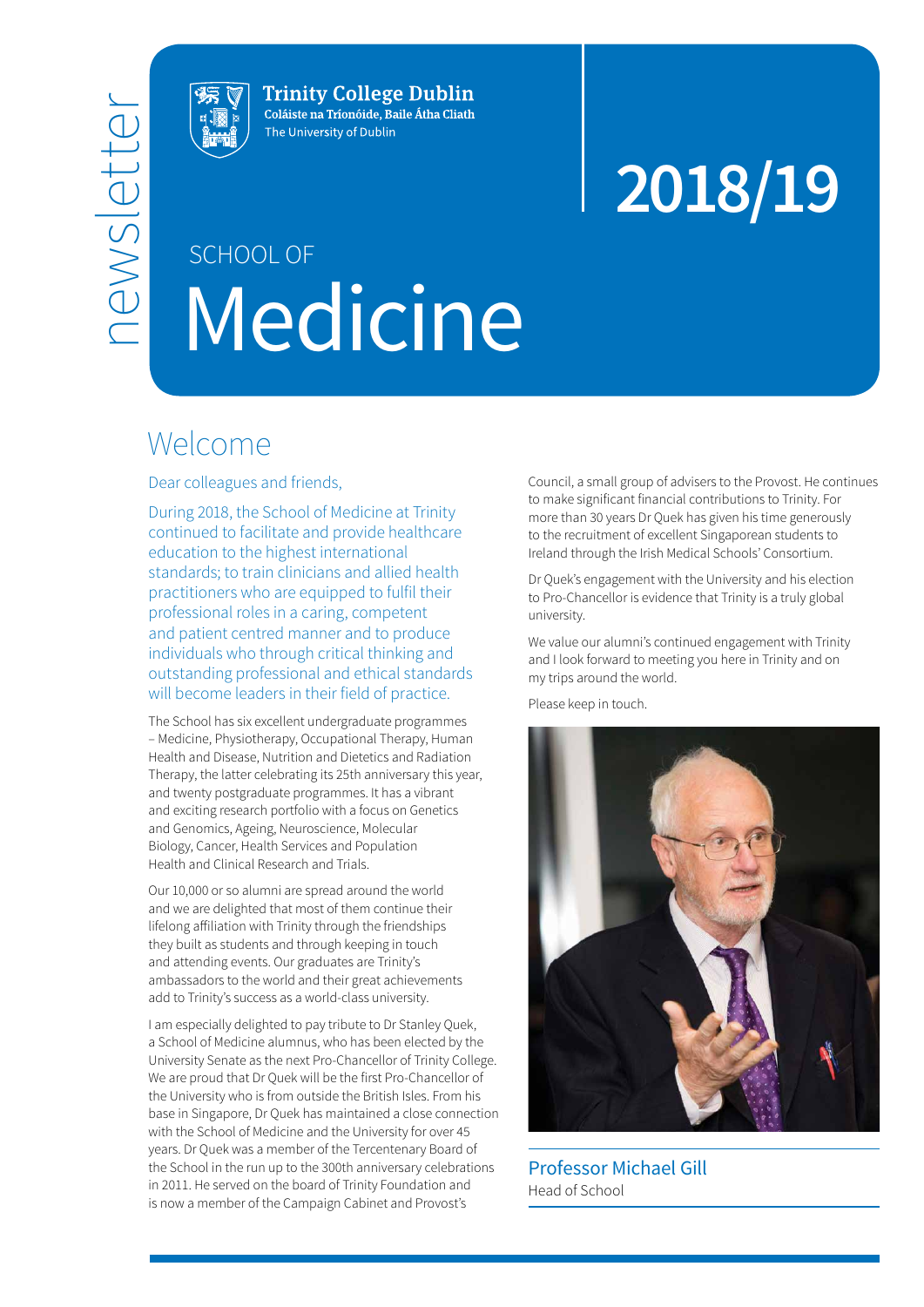#### Dr Stanley Quek Elected Pro-Chancellor

Congratulations to Dr Stanley Quek on his election as Pro-Chancellor of Trinity College Dublin. We are proud to have him as our graduate.

Stanley Quek, M.A., M.B., B.Ch, B.A.O. (1970) is a medic, diplomat, developer and designer. Once an eminent family physician in Singapore he is now known for his association with spectacular developments in Singapore, Australia and the United Kingdom. Dr Quek is Executive Chairman of Region Development Pte Ltd. Whilst not practising medicine, Dr Quek continues to be involved in promoting medical education, particularly in Ireland. Stanley has

maintained close ties with the Irish Universities and Medical Schools Consortium, organising and recruiting appropriately qualified Singapore applicants for all the Irish medical schools since the 1980s. Dr Quek was the Republic of Ireland's Honorary Consul General in Singapore serving the Irish communities in Singapore, Brunei and Indonesia in the 1990s before the Irish Embassy was established in May 2000 as a result of significant increases in Irish consular and trade activities.

Dr Quek is Chairman of the Singapore Ireland Fund. He is a member of the Provost's Council. Stanley, a major Trinity benefactor, has been

leading efforts to raise funds for biomedical sciences in Trinity, with the current focus on the Trinity St. James's Cancer Institute.

#### Singapore Institute of Technology and Trinity

Singapore Institute of Technology (SIT) was established in 2010, by the Ministry of Education in Singapore, as an umbrella group for the polytechnics in Singapore. In 2014 SIT obtained university status and is the fifth publically funded university in Singapore. While initially part of the mission of SIT was to provide upgrading opportunities for diploma holders the current remit is to deliver industryfocused education, leading to highly desired graduates for growth sectors of the economy.

In October 2010, SIT approached TCD with respect to degrees in Physiotherapy, Occupational Therapy, Radiation Therapy and Diagnostic Radiography. The present

VP for Global Relations Professor Juliette Hussey and Professor Deirdre Connolly from Occupational Therapy in Trinity College developed one-year programmes in Physiotherapy and Occupational Therapy commencing in September 2012. In September 2014 programmes in Diagnostic Radiography and Radiation Therapy also commenced under the leadership of Professor Suzanne Dennan and Professor Michelle Leech. The relationship between the two Universities progressed further and following extensive discussions led by Professor John Gormley, TCD Academic Director of SIT programmes, a joint four-year degree in Physiotherapy commenced in 2016.

There are currently 365 students on various years of the four-year joint degree programme with a further 152 students on the one-year programmes. The programmes are delivered by full time Trinity academic staff based in Singapore along with a number of staff who teach for intensive teaching periods at the Nanyang and Dover campuses of SIT. Students on all of the programmes engage in a placement in Trinity College and Ireland on their Overseas Immersion Project (OIP). The OIP includes lectures, seminars and visits to healthcare facilities. Students also get the opportunity for cultural activities in Trinity and in Ireland while experiencing life abroad with their fellow overseas counterparts.

#### Leading on Dementia Prevention

Dementia is one of the greatest challenges facing us as a society today with an estimated 47 million people affected world-wide. These numbers are expected to double by 2040 because the world's population is ageing. If we could delay the onset of dementia by five years, the numbers affected would be reduced by 40%. At present, there are no treatments that can prevent, delay the onset or slow the progression of Alzheimer's disease, the commonest cause of dementia. This is why researchers based at Trinity College and the Global Brain Health Institute (GBHI) are joining forces with major universities in the UK and

France - Edinburgh, Oxford, Cambridge and Montpellier to find early indicators or markers in people at mid-life that point to an increased risk of developing Alzheimer's disease in the future. If we can find markers in mid-life that indicate the risk of getting Alzheimer's disease later in life, we would have the potential to intervene before people develop the damaging brain changes of Alzheimer's disease. This project is called PREVENT and involves studying people between the ages of 40 and 59 who may or may not have a parent with Alzheimer's disease. These volunteers undergo a large battery of assessments,

including memory tests, MRIs, and give blood, urine and spinal fluid and then have repeat assessments after two years. Prevention of dementia is now a major focus for TCD.

PREVENT is led by Professor Brian Lawlor, School of Medicine, and Dr Lorina Naci, School of Psychology, and is funded by GBHI, Alzheimer's Association (US), Alzheimer's Society ( UK) and the Trinity alumni.

For more information, please go to [www.preventdementia.ie](http://www.preventdementia.ie) and [www.gbhi.org](https://www.gbhi.org/)

Dr Stanley Quek

#### Ellen Mayston Bates Professor of Neurophysiology of Epilepsy

In 2018 Professor Mark O. Cunningham was appointed the Ellen Mayston Bates Professor of Neurophysiology of Epilepsy. Ellen Mayston Bates left a generous bequest of €3.5 million for the study of epilepsy. This gift allows us to draw together the expertise that currently exists at TCD and enables a strategic vision for cutting-edge research in epilepsy.

Professor Cunningham, who is now leading epilepsy research at Trinity, began his scientific career at Queen's University, Belfast, where he read Physiology as an undergraduate. He obtained his PhD in Physiology from the University of Bristol examining the impact of anti-epileptic drugs on synaptic function. He then undertook post-doctoral positions at Bristol University, University of Leeds, Heidelberg University and Newcastle University. His research is focused on understanding the cellular and synaptic mechanisms underlying epilepsy at the level of the neuronal microcircuit. He has a particular interest in understanding how pathological electrical activity is generated by the epileptic brain. To date he has published 56 articles and over 100 conference proceedings with 3700 citations and a H-index of 31.

Professor Cunningham's research has been supported by the BBSRC, MRC, Wellcome Trust, Epilepsy Research UK, Action of Hearing Loss, Hadwen Trust, Innovate UK, Wolfson Foundation and The Royal Society. He has had collaborative funding agreements with a number of global pharmaceutical companies and acts as a consultant for Neurexpert, a contract research organisation that provides specialist electrophysiology and neuroscience expertise and solutions to aid drug discovery and academic research.

Professor Cunningham currently sits on the Scientific Advisory Committee for Epilepsy Research UK and is a member of Biomedical Resource and Technology Development Committee at the Wellcome Trust. He is a member of the Brain Tumour-Related Epilepsy international research consortium and a fellow of the Centre for the Advancement of Sustainable Medical Innovation (CASMI). He has also acted on advisory boards and as a consultant to numerous pharmaceutical companies. He is a member of the Physiological Society, British Neuroscience Association and the International League against Epilepsy (ILAE).



#### The Derry and Phyllis Kelleher Travel Fellowships

Professor Dermot Kelleher, Dean of the Faculty of Medicine at the University of British Columbia in Vancouver, British Columbia, Canada, and former Head of School of Medicine at Trinity, established the Derry and Phyllis Kelleher Travel Fellowships, in his parents' memory, for young medical graduates to travel internationally for further research experience. 2018 Kelleher Travel Fellowships were awarded to Dr Abirami Subramaniam and Dr Catriona Mary Gallagher, both based in Tallaght. This generous award enables them to expand their research experience internationally.



Dr Catriona Gallagher, Assistant Professor/ Registrar, Clinical Medicine, Tallaght lospital. Her main research areas of interest are dermatology conditions and inflammatory bowel disease.

Dr Abirami Subramaniam, Assistant Professor/Registrar, Clinical Medicine, Tallaght Hospital.

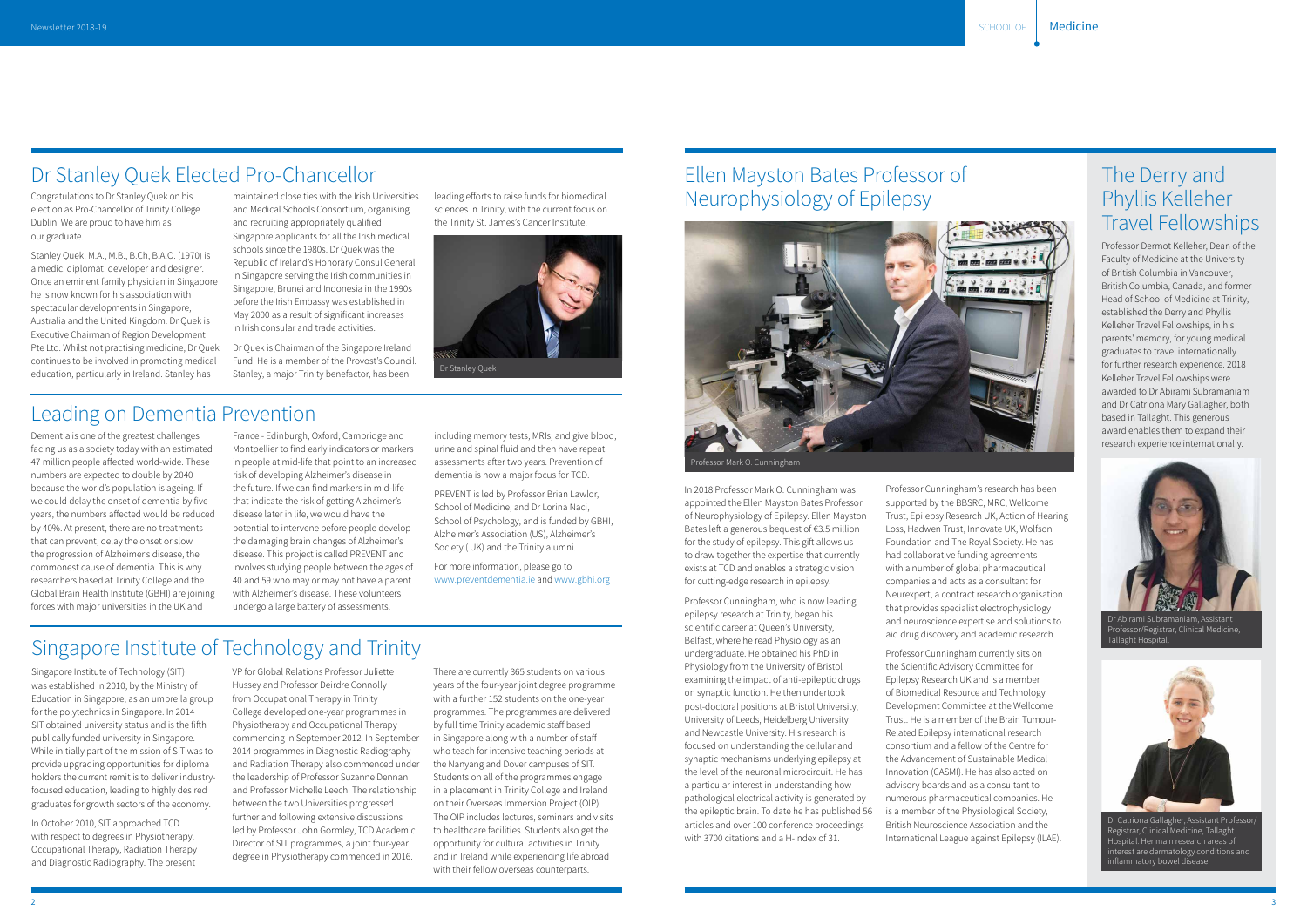

Lesley Lawrence established a scholarship in memory of her father Dr Robert Pollock (1910-1999), a Trinity medical graduate. From County Monaghan, Robert attended Trinity from 1932 to 1936, obtaining a BA, a Bch, MB. As a student he won a number of prizes notably, the O'Sullivan Memorial Scholarship and the Professor's Prize in Anatomy.

Medicine was his passion. Due to limited finances he taught students to help make ends meet, and from 1935 to 1936 joined Trinity College's Officer Training Corps. After university he worked as a Clinical Assistant at the Central London Ear, Nose, and Throat Hospital for six months in 1938.

When war broke out he joined the Royal Army Medical Corps, first as a Lieutenant, but was elevated to the rank of Captain. He was sent to France in April 1940 where he was assigned to a Field Ambulance Division. He never

made it to Dunkirk. Because he was a single man with no dependents, he was chosen to remain with the wounded. Once his German captors discovered he was Irish they tried to persuade him to defect and join Lord Haw with his radio broadcasts. But when he refused he was put to work in an underground hospital.

He spent the entire war working as a doctor in various P.O.W. camps. Trinity College was aware of his capture as he mentions in one of his letters of 1941 to his mother in Monaghan that, 'Miss Kinnear of the Medical School,' has written 'giving all the news of the college.' In another letter from November 1943 he says, 'I received a very nice surgery book sent by the authorities at Trinity.' This letter was from Stalag Luft V1 at Heydekrug (now Lithuania) where he had been sent to assist with the vast numbers of American Airmen, and R.A.F. prisoners who'd been shot down. In July

#### Dr Robert Pollock Scholarship for a Medical Student

1944 the camp was evacuated because of the Russian advance. He was taken to Stalag Luft 1V at Gross Tychow (now in Poland) where he became Chief Medical Officer. But in early February 1945 the entire camp was evacuated once again; those too ill to walk were transferred to Stalag Luft 1 at Barth. The rest of the prisoners were told that they would have to march for a couple of days to another camp. The forced march to Stalag Luft X1B at Fallingbostel lasted for fifty days and was undertaken in one of the coldest winters that century. After eleven days at the camp most of the airmen were forced to march again, but Dr Pollock remained at Fallingbostel to care for those too weak to continue, and was liberated in April 1945. The horrendous conditions at the camp and during the forced march are described in the 2003 book entitled, 'The Last Escape,' by John



QUEEN ELIZABETTI -<br>SY QUEK + DURKAN FAMIL DR SAMUEL LAM Dr Lam's name is engraved on the frieze

On 24 September, the opening day of Cancer Week, Professor Owen P. Smith, CBE, MA, MB, BA Mod. (Biochem) (1980), FRCPCH, FFPRCPI, FRCP (Ire., Edin., Lon., Glasg.), FRCPath, FFpathRCPI, DHMSA, Hon. FTCD, Professor of Paediatric and Adolescent Medicine, University College Dublin; Consultant Paediatric Haematologist, Our Lady's Children's Hospital, Crumlin; Chief Academic Lead to the Children's Hospital Group; Hon. Regius Professor of Physic [1637], Trinity College Dublin, gave a lecture '60 Years since the Discovery of Burkitt

Lymphoma' at Trinity. Denis Parsons Burkitt (1911-1993), who graduated from Trinity in 1935, discovered Burkitt lymphoma. His contributions to cancer remain salient today, and his discoveries continue to generate new research.

### 60 Years since the Discovery of Burkitt Lymphoma

#### Dr Rupert Indar – a Son of San Fernando



of San Fernando" about his father, Dr Rupert Indar, a Trinity medical graduate, to Professor Michael Gill, Head of School of Medicine. Dr Mary Henry and Mrs Kimberly Indar are also pictured.

The 2018 John Kirker Memorial Lecture, named in honour of the pioneering epileptologist and Trinity College Dublin graduate Dr John Kirker, was recently delivered by Orrin Devinsky, Professor of Neurology, Neuroscience, Neurosurgery, and Psychiatry at the New York University School of Medicine. The lecture entitled 'Medicinal Cannabis for Epilepsy' was presented on as a keynote talk of the meeting of the Irish Chapter of the International League against Epilepsy. Dr Kirker left a bequest to fund an annual lecture in epilepsy.

#### Orrin Devinsky, MD, Delivers 2018 John Kirker Memorial Lecture



Samuel Lam, M.B., B.Ch., B.A.O. (1963), an alumnus from Hong Kong, through a major philanthropic donation enabled Trinity to develop a M.Phil. in Chinese Studies, which is one of the programmes at Trinity Centre for Asian Studies. Dr Lam's name is engraved on the frieze among the Benefactors through the Centuries Roll of Honour which recognises the people who have made substantial gifts to Trinity. His name is embossed permanently on the frieze beneath the ceiling of the grand entrance to the Dining Hall, which is adorned with the words of Virgil, the first-century BC poet: "SEMPER HONOS NOMENQVE TVVM LAVDESQVE MANEBVNT" – "Your name, honour and praise shall always remain."

#### Dr Samuel Lam Becomes a Benefactor through the Centuries

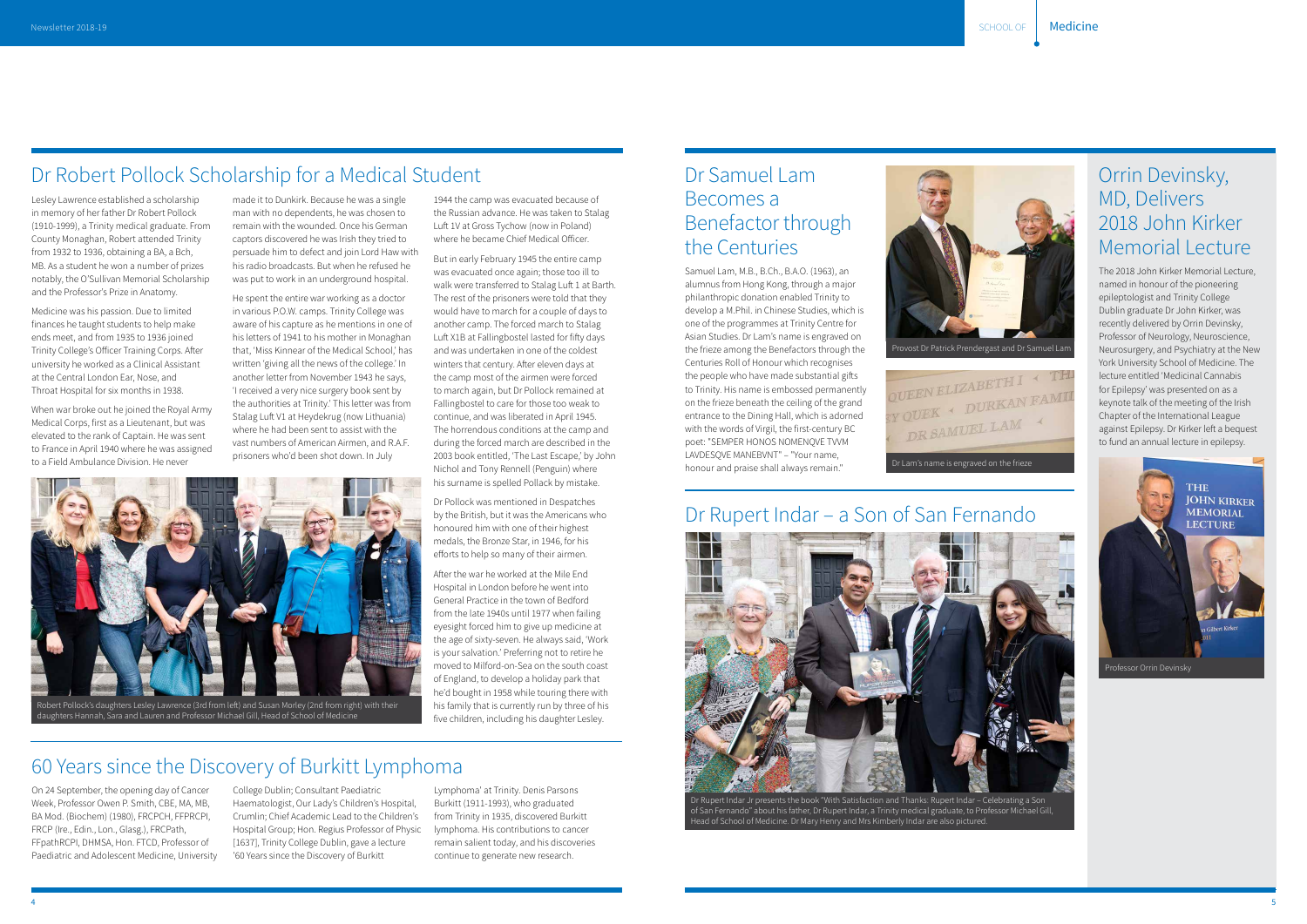

#### Kenneth Mealy Elected President of RCSI

In June 2018 the Royal College of Surgeons in Ireland (RCSI) elected Kenneth Mealy as the new President. Kenneth Mealy, M.B., B.Ch., B.A.O. (1976), M.D (1990), is a Consultant General Surgeon with a special interest in gastrointestinal surgery, based at Wexford General Hospital.

Elected to the Council of RCSI in 2008, he is Lead of the National Clinical Programme in Surgery and is Clinical Director of the National Office of Clinical Audit (NOCA).

Apart from Trinity, Mr Mealy also trained at Harvard Medical School in the United States and the University of Edinburgh in Scotland.

Congratulations!



#### Medical Alumni Symposium



As always, Medical Alumni Symposium took place during the Alumni Weekend. Pictured L–R with former Regius Professor of Physic Donald Weir (second from left), speakers included Professor Deirdre Kelly CBE, Professor of Paediatric Hepatology, the University of Birmingham; Professor Owen Smith CBE, Professor of Paediatric and Adolescent Medicine, University College Dublin; Hon. Regius Professor of Physic [1637]; Professor Cliona O'Farrelly, Professor of Comparative Immunology, School of

Biochemistry & Immunology and School of Medicine, Trinity College (symposium chair); Professor Michael Gill, Professor of Psychiatry, Head of School of Medicine; Professor Avice O'Connell, Professor of Imaging Sciences and Director of Women's Imaging at the University of Rochester Medical Center; Professor Dermot Kelleher, Dean, Faculty of Medicine, Vice President, Health, University of British Columbia; Professor Thomas Farrell, Royal College of Surgeons in Ireland and Trinity.

#### Anthony Wicks 1940-2017



Anthony Wicks, B.A., M.B., (1962) who died in June 2017, aged 77, left a generous bequest to the School of Medicine in "recognition of Anthony's excellent medical education". Former Consultant Physician at Leicester General Hospital, he died peacefully at home in Kibworth, Leics. Dearly loved Husband of Ann, father of Stephen, David and Andrew and a loving grandfather.

Stephanie Saville 1927-2018

Stephanie Atterton (née Saville) B.A.O., B.Ch., M.B. (1947) had a distinguished career as an anaesthetist, holding appointments at the Royal City of Dublin Hospital, Bath, Bristol, Albany (in Upstate New York), and again in Bath, before establishing herself in London where she was at St Stephen's Hospital until her retirement in 1987. Stephanie left a significant bequest for the benefit of the School of Medicine. Please read the full obituary [https://www.](https://www.tcd.ie/alumni/alumni/trinity-remembers/) [tcd.ie/alumni/alumni/trinity-remembers/](https://www.tcd.ie/alumni/alumni/trinity-remembers/)



## Bequests to Trinity

# Trinity Remembers

#### Memorial Service for Niall O'Donohoe

On November 14 the Trinity community gathered in the Chapel for a memorial service to celebrate the life of Niall V. O'Donohoe.

An eminent paediatric neurologist, who was an inspiration to patients and colleagues alike, he became Professor of Paediatrics at Trinity College Dublin in 1980. Prior to coming back to Ireland in 1959 as a consultant at Our Lady's Hospital for Sick Children, Crumlin, he worked in the UK and the US.

Specialising in epilepsy, he wrote a worldfamous textbook 'Epilepsies of Childhood' which was described in the New England Journal of Medicine as the 'authoritative'



and 'landmark' textbook on the subject. Please read the full obituary: [https://www.](https://www.tcd.ie/alumni/alumni/trinity-remembers/) [tcd.ie/alumni/alumni/trinity-remembers/](https://www.tcd.ie/alumni/alumni/trinity-remembers/) 

#### Michael Fry

R. J. Michael Fry, BA. (1946), MB., B.Ch. (1948), MD. (1962) died in November, 2017, at his home in Indianapolis, IN., aged 92 years.

Born in Dublin in 1925, Michael entered Trinity's School of Physic, as the School of Medicine was then known, in 1942. During his student years he was an active member of the Irish Medical Students' Association as well as of the DU Motor and Golf Clubs. While a student, Michael became interested in the efforts of Dr Noel Browne to treat tuberculosis and its underlying causes, then a major problem in Ireland.

After graduation, Michael completed the preregistration year at The Royal City of Dublin Hospital and then spent a year in general practice in Lincolnshire, UK. Returning to Dublin in 1951, he became a medical officer of the Guinness Brewing Company. Ironically Michael was diagnosed with pulmonary tuberculosis, which was successfully treated. On medical advice, he changed his career path from clinical to academic medicine, and in 1953 he accepted a position in Trinity's Physiology Department, where he began independent research in haematophysiology that became the basis of his MD thesis.

Michael and Shirley (nee Jackson) B.A. (1955) MB., BCh. (1957), a rising fifth year TCD medical student, were married in England in 1955, and later, when Shirley specialised in occupational and radiation epidemiology, they shared research interests.

In 1959 Michael moved to the US Atomic Energy's (AEC) Argonne National Laboratory

(ANL), outside Chicago, IL, to conduct experimental research using ionizing radiations and radioactive materials. On the successful presentation of his MD thesis in Trinity in 1962, he and his family emigrated to the US and he continued his work at ANL. He subsequently became a Senior Scientist and Head of Argonne's Biology Division's Carcinogenesis Section with a joint appointment as Professor of Radiology at the University of Chicago. He moved in 1977 to the AEC's Oak Ridge National Laboratory (ORNL), in Oak Ridge, TN, where he headed that Laboratory's Biology Division's Carcinogenesis Section until 1991.

Michael was a member and guiding light for the Radiation Research Society for well over 50 years where its Young Investigators' Award is named the 'Michael Fry Research Award' in his honour. Michael authored three scientific books and authored or co-authored more than 100 articles.

Please read the full obituary [https://www.](https://www.tcd.ie/alumni/alumni/trinity-remembers/) [tcd.ie/alumni/alumni/trinity-remembers/](https://www.tcd.ie/alumni/alumni/trinity-remembers/)



#### Beulah Bewley

Dame Beulah Rosemary Bewley, DBE (1929-2018) was a British public health physician and ex-President of the Medical Women's Federation on the General Medical Council. She qualified at Trinity College Dublin in 1953 and was conferred with an Honorary LLD in 2002.

Beulah served on the Royal Society of Medicine's section on Epidemiology and Public Health. In her career she worked at several hospitals including the Academic Department of Community Medicine at King's College Hospital Medical School, Denmark Hill, London, and the London School of Hygiene and Tropical Medicine. In 1982 she served on the Faculty of Public Health Medicine of the Royal College of Physicians of the United Kingdom and at the Department of Community Medicine at St Thomas's Hospital Medical School in London.

Bewley was made Dame Commander of the Order of the British Empire in 2000 for her services to public health and in recognition of her leading role in promoting equal opportunities for women. Beulah and her husband Thomas maintained their lifelong links with Trinity and Ireland. From 2007 to 2012 Beulah served on the Tercentenary Board and helped make the 300th anniversary of her alma mater a great success. Beulah left a generous bequest to Trinity College. Please read the full obituary: [https://www.tcd.ie/](https://www.tcd.ie/alumni/alumni/trinity-remembers/) [alumni/alumni/trinity-remembers/](https://www.tcd.ie/alumni/alumni/trinity-remembers/)